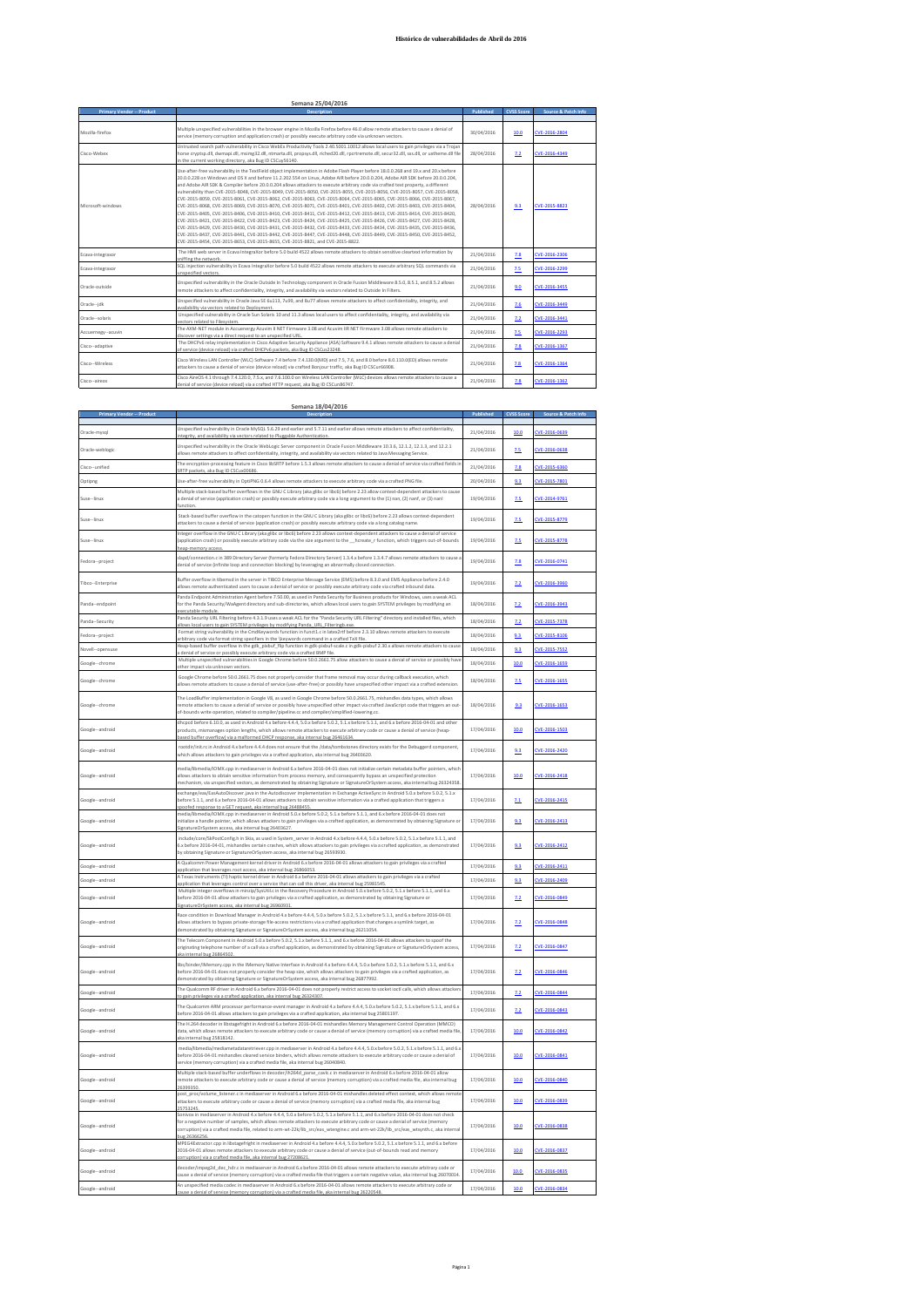## **Histórico de vulnerabilidades de Abril do 2016**

|                            | Semana 11/04/2016                                                                                                                                                                                                                                                                                                                                                                                                                                                                                                                                            |            |            |               |
|----------------------------|--------------------------------------------------------------------------------------------------------------------------------------------------------------------------------------------------------------------------------------------------------------------------------------------------------------------------------------------------------------------------------------------------------------------------------------------------------------------------------------------------------------------------------------------------------------|------------|------------|---------------|
|                            |                                                                                                                                                                                                                                                                                                                                                                                                                                                                                                                                                              |            |            |               |
| Google--android            | Stack-based buffer overflow in decoder/impeg2d vld.c in mediaserver in Android 6.x before 2016-04-01 allows remote attackers to<br>execute arbitrary code or cause a denial of service (memory corruption) via a crafted media file, aka internal bug 25812590.                                                                                                                                                                                                                                                                                              | 17/04/2016 | 10.0       | CVE-2016-0836 |
| Cisco--unified             | Heap-based buffer overflow in Cisco Unified Computing System (UCS) Platform Emulator 2.5(2)TS4, 3.0(2c)A, and 3.0(2c)TS9 allows<br>ocal users to gain privileges via crafted libclimeta.so filename arguments, aka Bug ID CSCux68837                                                                                                                                                                                                                                                                                                                         | 15/04/2016 | 7.2        | CVE-2016-1340 |
| Cisco--unified             | Cisco Unified Computing System (UCS) Platform Emulator 2.5(2)TS4, 3.0(2c)A, and 3.0(2c)TS9 allows local users to gain privileges via<br>crafted arguments on a ucspe-copy command line, aka Bug ID CSCux68832.                                                                                                                                                                                                                                                                                                                                               | 15/04/2016 | 7.2        | CVE-2016-1339 |
| Juniper-screenos           | The administrative web services interface in Juniper ScreenOS before 6.3.0r21 allows remote attackers to cause a denial of service<br>reboot) via a crafted SSL packet                                                                                                                                                                                                                                                                                                                                                                                       | 15/04/2016 | 7.8        | CVE-2016-1268 |
| Sap--netweaver             | XML external entity (XXE) vulnerability in the UDDI component in SAP NetWeaver JAVA AS 7.4 allows remote attackers to cause a<br>denial of service via a crafted XML request, aka SAP Security Note 2254389.                                                                                                                                                                                                                                                                                                                                                 | 14/04/2016 | 9.0        | CVE-2016-4014 |
| Apache--subersion          | Integer overflow in util.c in mod_day_svn in Apache Subversion 1.7.x, 1.8.x before 1.8.15, and 1.9.x before 1.9.3 allows remote<br>authenticated users to cause a denial of service (subversion server crash or memory consumption) and possibly execute arbitrary code<br>via a skel-encoded request body, which triggers an out-of-bounds read and heap-based buffer overflow.                                                                                                                                                                             | 14/04/2016 | 8.0        | CVE-2015-5343 |
| Debian-linux               | Heap-based buffer overflow in the bmp_read_rows function in pngxrbmp.c in OptiPNG before 0.7.6 allows remote attackers to cause<br>a denial of service (out-of-bounds read or write access and crash) or possibly execute arbitrary code via a crafted image file                                                                                                                                                                                                                                                                                            | 13/04/2016 | 9.3        | CVE-2016-3981 |
| Huawei-mate                | Integer overflow in the graphics drivers in Huawei Mate S smartphones with software CRR-TLOO before CRR-TLOOC01B160SP01, CRR-<br>UL00 before CRR-UL00C00B160, and CRR-CL00 before CRR-CL00C92B161 allows attackers to cause a denial of service (system crash) or<br>gain privileges via a crafted application, which triggers a heap-based buffer overflow.                                                                                                                                                                                                 | 13/04/2016 | 9.3        | CVE-2016-1495 |
| Avast-freeantivirus        | Heap-based buffer overflow in the Avast virtualization driver (aswSnx.sys) in Avast Internet Security, Pro Antivirus, Premier, and Free<br>Antivirus before 11.1.2253 allows local users to gain privileges via a Unicode file path in an IOCTL request.                                                                                                                                                                                                                                                                                                     | 13/04/2016 | 10.0       | CVE-2015-8620 |
| Huawei-P7                  | Integer overflow in Huawei P7 phones with software before P7-L07 V100R001C01B606 allows remote attackers to gain privileges via a<br>rafted application with the system or camera permission                                                                                                                                                                                                                                                                                                                                                                 | 13/04/2016 | 9.3        | CVE-2015-8304 |
| Microsoft -- windows       | The kernel-mode driver in Microsoft Windows Vista SP2, Windows Server 2008 SP2 and R2 SP1, Windows 7 SP1, Windows 8.1,<br>Windows Server 2012 Gold and R2, Windows RT 8.1, and Windows 10 Gold and 1511 allows local users to gain privileges via a crafted<br>application, aka "Win32k Elevation of Privilege Vulnerability," a different vulnerability than CVE-2016-0143 and CVE-2016-0165.                                                                                                                                                               | 12/04/2016 | 2.2        | CVE-2016-0167 |
| Microsoft--intenetexplorer | Microsoft Internet Explorer 11 allows remote attackers to execute arbitrary code or cause a denial of service (memory corruption) via<br>crafted web site, aka "Internet Explorer Memory Corruption Vulnerability."                                                                                                                                                                                                                                                                                                                                          | 12/04/2016 | 7.6        | CVE-2016-0166 |
| Microsoft--windows         | The kernel-mode driver in Microsoft Windows Vista SP2, Windows Server 2008 SP2 and R2 SP1, Windows 7 SP1, Windows 8.1,<br>Windows Server 2012 Gold and R2, Windows RT 8.1, and Windows 10 Gold and 1511 allows local users to gain privileges via a crafted<br>application, aka "Win32k Elevation of Privilege Vulnerability," a different vulnerability than CVE-2016-0143 and CVE-2016-0167.                                                                                                                                                               | 12/04/2016 | 2.2        | CVE-2016-0165 |
| Microsoft--intenetexplorer | Microsoft Internet Explorer 10 and 11 allows remote attackers to execute arbitrary code or cause a denial of service (memory<br>corruption) via a crafted web site, aka "Internet Explorer Memory Corruption Vulnerability."                                                                                                                                                                                                                                                                                                                                 | 12/04/2016 | 7.6        | CVE-2016-0164 |
| Microsoft--intenetexplorer | Microsoft Internet Explorer 11 mishandles DLL loading, which allows local users to gain privileges via a crafted application, aka "DLL<br>oading Remote Code Execution Vulnerability.                                                                                                                                                                                                                                                                                                                                                                        | 12/04/2016 | 7.2        | CVE-2016-0160 |
| Microsoft--intenetexplorer | Microsoft Internet Explorer 9 allows remote attackers to execute arbitrary code or cause a denial of service (memory corruption) via a<br>trafted web site, aka "Internet Explorer Memory Corruption Vulnerability                                                                                                                                                                                                                                                                                                                                           | 12/04/2016 | 7.6        | CVE-2016-0159 |
| Microsoft--edge            | Microsoft Edge allows remote attackers to execute arbitrary code or cause a denial of service (memory corruption) via a crafted web<br>site, aka "Microsoft Edge Memory Corruption Vulnerability," a different vulnerability than CVE-2016-0155 and CVE-2016-0156.                                                                                                                                                                                                                                                                                           | 12/04/2016 | 7.6        | CVE-2016-0157 |
| Microsoft--edge            | Microsoft Edge allows remote attackers to execute arbitrary code or cause a denial of service (memory corruption) via a crafted web<br>site, aka "Microsoft Edge Memory Corruption Vulnerability," a different vulnerability than CVE-2016-0155 and CVE-2016-0157.                                                                                                                                                                                                                                                                                           | 12/04/2016 | 7.6        | CVE-2016-0156 |
| Microsoft--edge            | Microsoft Edge allows remote attackers to execute arbitrary code or cause a denial of service (memory corruption) via a crafted web<br>site, aka "Microsoft Edge Memory Corruption Vulnerability," a different vulnerability than CVE-2016-0156 and CVE-2016-0157.                                                                                                                                                                                                                                                                                           | 12/04/2016 | 7.6        | CVE-2016-0155 |
| Microsoft--edge            | Microsoft Internet Explorer 9 through 11 and Microsoft Edge allow remote attackers to execute arbitrary code or cause a denial of<br>"service (memory corruption) via a crafted web site, aka "Microsoft Browser Memory Corruption Vulnerability."                                                                                                                                                                                                                                                                                                           | 12/04/2016 | 7.6        | CVE-2016-0154 |
| Microsoft -- windows       | OLE in Microsoft Windows Vista SP2, Windows Server 2008 SP2 and R2 SP1, Windows 7 SP1, Windows 8.1, Windows Server 2012 Gold<br>and R2, and Windows RT 8.1 allows remote attackers to execute arbitrary code via a crafted file, aka "Windows OLE Remote Code<br>Execution Vulnerability."                                                                                                                                                                                                                                                                   | 12/04/2016 | 9.3        | CVE-2016-0153 |
| Microsoft--windows         | The Client-Server Run-time Subsystem (CSRSS) in Microsoft Windows 8.1, Windows Server 2012 Gold and R2, Windows RT 8.1, and<br>Nindows 10 Gold and 1511 mismanages process tokens, which allows local users to gain privileges via a crafted application, aka<br>'Windows CSRSS Security Feature Bypass Vulnerability."                                                                                                                                                                                                                                      | 12/04/2016 | 2.2        | CVE-2016-0151 |
| Microsoft--windows         | HTTP.sys in Microsoft Windows 10 Gold and 1511 allows remote attackers to cause a denial of service (system hang) via crafted HTTP<br>2.0 requests, aka "HTTP.sys Denial of Service Vulnerability."                                                                                                                                                                                                                                                                                                                                                          | 12/04/2016 | 7.8        | CVE-2016-0150 |
| Microsoft--netframework    | Microsoft .NET Framework 4.6 and 4.6.1 mishandles library loading, which allows local users to gain privileges via a crafted                                                                                                                                                                                                                                                                                                                                                                                                                                 | 12/04/2016 | 7.2        | CVE-2016-0148 |
| Microsoft--xml             | application, aka ".NET Framework Remote Code Execution Vulnerability.<br>Microsoft XML Core Services 3.0 allows remote attackers to execute arbitrary code via a crafted web site, aka "MSXML 3.0 Remote                                                                                                                                                                                                                                                                                                                                                     | 12/04/2016 | 9.3        | CVE-2016-0147 |
| Microsoft--live            | ode Execution Vulnerability."<br>The font library in Microsoft Windows Vista SP2; Windows Server 2008 SP2 and R2 SP1; Windows 7 SP1; Windows 8.1; Windows<br>Server 2012 Gold and R2; Windows RT 8.1; Windows 10 Gold and 1511; Office 2007 SP3 and 2010 SP2; Word Viewer; .NET Framework<br>3.0 SP2, 3.5, and 3.5.1; Skype for Business 2016; Lync 2010; Lync 2010 Attendee; Lync 2013 SP1; and Live Meeting 2007 Console allows<br>remote attackers to execute arbitrary code via a crafted embedded font, aka "Graphics Memory Corruption Vulnerability." | 12/04/2016 | 9.3        | CVE-2016-0145 |
| Microsoft--windows         | The kernel-mode driver in Microsoft Windows Vista SP2. Windows Server 2008 SP2 and R2 SP1. Windows 7 SP1. Windows 8.1.<br>Windows Server 2012 Gold and R2, Windows RT 8.1, and Windows 10 Gold and 1511 allows local users to gain privileges via a crafted<br>application, aka "Win32k Elevation of Privilege Vulnerability," a different vulnerability than CVE-2016-0165 and CVE-2016-0167.                                                                                                                                                               | 12/04/2016 | 7.2        | CVE-2016-0143 |
| Microsoft--excel           | Microsoft Excel 2010 SP2, Word for Mac 2011, and Excel Viewer allow remote attackers to execute arbitrary code via a crafted Office                                                                                                                                                                                                                                                                                                                                                                                                                          | 12/04/2016 | 9.3        | CVE-2016-0139 |
| Microsoft -- sharepoint    | document, aka "Microsoft Office Memory Corruption Vulnerability."<br>Microsoft Excel 2007 SP3, Excel 2010 SP2, Office Compatibility Pack SP3, Excel Services on SharePoint Server 2007 SP3, and Excel<br>Services on SharePoint Server 2010 SP2 allow remote attackers to execute arbitrary code via a crafted Office document, aka<br>'Microsoft Office Memory Corruption Vulnerability."                                                                                                                                                                   | 12/04/2016 | 9.3        | CVE-2016-0136 |
| Microsoft--windows         | The Secondary Logon Service in Microsoft Windows 10 Gold and 1511 allows local users to gain privileges via a crafted application, aka                                                                                                                                                                                                                                                                                                                                                                                                                       | 12/04/2016 | 7.2        | CVE-2016-0135 |
| Microsoft--office          | Secondary Logon Elevation of Privilege Vulnerability.<br>Microsoft Word 2007 SP3. Office 2010 SP2, Word 2010 SP2, Word 2013 SP1, Word 2013 RT SP1, Office Compatibility Pack SP3, Word<br>Viewer, Word Automation Services on SharePoint Server 2010 SP2, Word Automation Services on SharePoint Server 2013 SP1, Office<br>Web Apps 2010 SP2, and Office Web Apps Server 2013 SP1 allow remote attackers to execute arbitrary code via a crafted Office<br>document, aka "Microsoft Office Memory Corruption Vulnerability."                                | 12/04/2016 | 9.3        | CVE-2016-0127 |
| Microsoft--excel           | Microsoft Excel 2007 SP3, Excel 2010 SP2, Excel 2013 SP1, Excel 2013 RT SP1, Excel 2016, Word 2016 for Mac, Office Compatibility Pack<br>SP3, and Excel Viewer allow remote attackers to execute arbitrary code via a crafted Office document, aka "Microsoft Office Memory<br>Corruption Vulnerability.'                                                                                                                                                                                                                                                    | 12/04/2016 | 9.3        | CVE-2016-0122 |
| Huawei-policy              | Huawei Policy Center with software before V100R003C10SPC020 allows remote authenticated users to gain privileges and cause a<br>denial of service (system crash) via a crafted URL                                                                                                                                                                                                                                                                                                                                                                           | 12/04/2016 | 9.0        | CVE-2016-2405 |
| Apache--struts             | Apache Struts 2.x before 2.3.28 allows remote attackers to execute arbitrary code via a "%{}" sequence in a tag attribute, aka forced<br>ouble OGNL evaluation.                                                                                                                                                                                                                                                                                                                                                                                              | 12/04/2016 | 10.0       | CVE-2016-0785 |
| Microsoft--windo           | The Escape interface in the Kernel Mode Driver layer in the NVIDIA GPU graphics driver R340 before 341.95 and R352 before 354.74<br>on Windows improperly allows access to restricted functionality, which allows local users to gain privileges via unspecified vectors                                                                                                                                                                                                                                                                                     | 12/04/2016 | 7.2        | CVE-2016-2556 |
| Avast                      | Avast allows remote attackers to cause a denial of service (memory corruption) and possibly execute arbitrary code via a crafted PE                                                                                                                                                                                                                                                                                                                                                                                                                          | 11/04/2016 | 9.3        | CVE-2016-3986 |
| Qemu                       | ile, related to authenticode parsing.<br>Use-after-free vulnerability in hw/ide/ahci.c in QEMU, when built with IDE AHCI Emulation support, allows guest OS users to cause a<br>denial of service (instance crash) or possibly execute arbitrary code via an invalid AHCI Native Command Queuing (NCQ) AIO command                                                                                                                                                                                                                                           | 11/04/2016 | 9.3.       | CVE-2016-1568 |
| Claws--mail                | Stack-based buffer overflow in the conv euctojis function in codeconv.c in Claws Mail 3.13.1 allows remote attackers to have<br>unspecified impact via a crafted email, involving Japanese character set conversion. NOTE: this vulnerability exists because of an<br>ncomplete fix for CVE-2015-8614.                                                                                                                                                                                                                                                       | 11/04/2016 | <u>7.5</u> | CVE-2015-8708 |
| Apache-directory           | The CSV export in Apache LDAP Studio and Apache Directory Studio before 2.0.0-M10 does not properly escape field values, which<br>might allow attackers to execute arbitrary commands by leveraging a crafted LDAP entry that is interpreted as a formula when<br>imported into a spreadsheet.                                                                                                                                                                                                                                                               | 11/04/2016 | 9.3        | CVE-2015-5349 |
| Redhat--openstacks         | The TripleO Heat templates (tripleo-heat-templates), as used in Red Hat Enterprise Linux OpenStack Platform 7.0, do not properly use<br>the configured RabbitMQ credentials, which makes it easier for remote attackers to obtain access to services in deployed overclouds<br>by leveraging knowledge of the default credentials                                                                                                                                                                                                                            | 11/04/2016 | 7.5        | CVE-2015-5329 |
| Lenovo--fingerprint        | Lenovo Fingerprint Manager before 8.01.57 and Touch Fingerprint before 1.00.08 use weak ACLs for unspecified (1) services and (2)<br>files, which allows local users to gain privileges by invalidating local checks                                                                                                                                                                                                                                                                                                                                         | 11/04/2016 | 7.2        | CVE-2016-2393 |

| Semana 04/04/2016                |                                                                                                                                                                                                                                                                                                                                                                                                                                                                                                                                                                                                                                        |            |                   |                     |
|----------------------------------|----------------------------------------------------------------------------------------------------------------------------------------------------------------------------------------------------------------------------------------------------------------------------------------------------------------------------------------------------------------------------------------------------------------------------------------------------------------------------------------------------------------------------------------------------------------------------------------------------------------------------------------|------------|-------------------|---------------------|
| <b>Primary Vendor -- Product</b> | Description                                                                                                                                                                                                                                                                                                                                                                                                                                                                                                                                                                                                                            | Published  | <b>CVSS Score</b> | Source & Patch Info |
| Adobe--flash player              | Stack-based buffer overflow in Adobe Flash Player before 18.0.0.343 and 19.x through 21.x before 21.0.0.213 on Windows and OS X<br>and before 11.2.202.616 on Linux allows attackers to execute arbitrary code via crafted JPEG-XR data.                                                                                                                                                                                                                                                                                                                                                                                               | 08/04/2016 | 9.3               | CVE-2016-1018       |
| Adobe--flash player              | Use-after-free vulnerability in the LoadVars.decode function in Adobe Flash Player before 18.0.0.343 and 19.x through 21.x before<br>21.0.0.213 on Windows and OS X and before 11.2.202.616 on Linux allows attackers to execute arbitrary code via unspecified vectors.<br>a different vulnerability than CVE-2016-1011, CVE-2016-1013, CVE-2016-1016, and CVE-2016-1031.                                                                                                                                                                                                                                                             | 08/04/2016 | 9.3               | CVE-2016-1017       |
| Microsoft--windows10             | Use-after-free vulnerability in the Transform object implementation in Adobe Flash Player before 18.0.0.343 and 19.x through 21.x<br>before 21.0.0.213 on Windows and OS X and before 11.2.202.616 on Linux allows attackers to execute arbitrary code via a<br>flash.geom.Matrix callback, a different vulnerability than CVE-2016-1011, CVE-2016-1013, CVE-2016-1017, and CVE-2016-1031.                                                                                                                                                                                                                                             | 08/04/2016 | 9.3               | CVE-2016-1016       |
| Microsoft--windows8.1            | Untrusted search path vulnerability in Adobe Flash Player before 18.0.0.343 and 19.x through 21.x before 21.0.0.213 on Windows and<br>OS X and before 11.2.202.616 on Linux allows local users to gain privileges via a Trojan horse resource in an unspecified directory.                                                                                                                                                                                                                                                                                                                                                             | 08/04/2016 | 7.2               | CVE-2016-1014       |
| Rubyonrails--ruby                | Action Pack in Ruby on Rails before 3.2.22.2. 4.x before 4.1.14.2. and 4.2.x before 4.2.5.2 allows remote attackers to execute arbitrary<br>Ruby code by leveraging an application's unrestricted use of the render method.                                                                                                                                                                                                                                                                                                                                                                                                            | 07/04/2016 | 7.5               | CVE-2016-2098       |
| cloudbees-jetkins                | Multiple unspecified API endpoints in CloudBees Jenkins before 1.650 and LTS before 1.642.2 allow remote authenticated users to<br>execute arbitrary code via serialized data in an XML file, related to XStream and groovy.util.Expando.                                                                                                                                                                                                                                                                                                                                                                                              | 07/04/2016 | 9.0               | CVE-2016-0792       |
| Huawei--mate                     | The ovisp driver in Huawei P8 smartphones with software GRA-TLO0 before GRA-TLO0C01B230, GRA-CLO0 before GRA-CLO0C92B230,<br>GRA-CL10 before GRA-CL10C92B230, GRA-UL00 before GRA-UL00C00B230, and GRA-UL10 before GRA-UL10C00B230, and Mate S<br>smartphones with software CRR-TL00 before CRR-TL00C01B160SP01, CRR-UL00 before CRR-UL00C00B160, and CRR-CL00 before CRR-<br>CL00C92B161 allows attackers to cause a denial of service (system crash) or gain privileges via a crafted application with the camera<br>permission, aka an "interface access control vulnerability."                                                    | 07/04/2016 | 9.3               | CVE-2015-8681       |
| Huawei--p8                       | The Graphics driver in Huawei P8 smartphones with software GRA-TL00 before GRA-TL00C01B230, GRA-CL00 before GRA-<br>CL00C92B230, GRA-CL10 before GRA-CL10C92B230, GRA-UL00 before GRA-UL00C00B230, and GRA-UL10 before GRA-UL10C00B230,<br>and Mate S smartphones with software CRR-TL00 before CRR-TL00C01B160SP01, CRR-UL00 before CRR-UL00C00B160, and CRR-CL00<br>before CRR-CL00C92B161 allows attackers to cause a denial of service (system crash) or gain privileges via a crafted application with<br>the graphics permission, aka an "interface access control vulnerability," a different vulnerability than CVE-2015-8307. | 07/04/2016 | 9.3               | CVE-2015-8680       |
| Huawei--mate                     | Heap-based buffer overflow in the HIFI driver in Huawei P8 smartphones with software GRA-TL00 before GRA-TL00C01B230, GRA-<br>CL00 before GRA-CL00C92B230. GRA-CL10 before GRA-CL10C92B230. GRA-UL00 before GRA-UL00C00B230. and GRA-UL10 before<br>GRA-UL10C00B230, and Mate S smartphones with software CRR-TL00 before CRR-TL00C01B160SP01, CRR-UL00 before CRR-<br>UL00C00B160, and CRR-CL00 before CRR-CL00C92B161 allows attackers to cause a denial of service (system crash) or gain privileges<br>via a crafted application, a different vulnerability than CVE-2015-8318.                                                    | 07/04/2016 | 9.3               | CVE-2015-8319       |